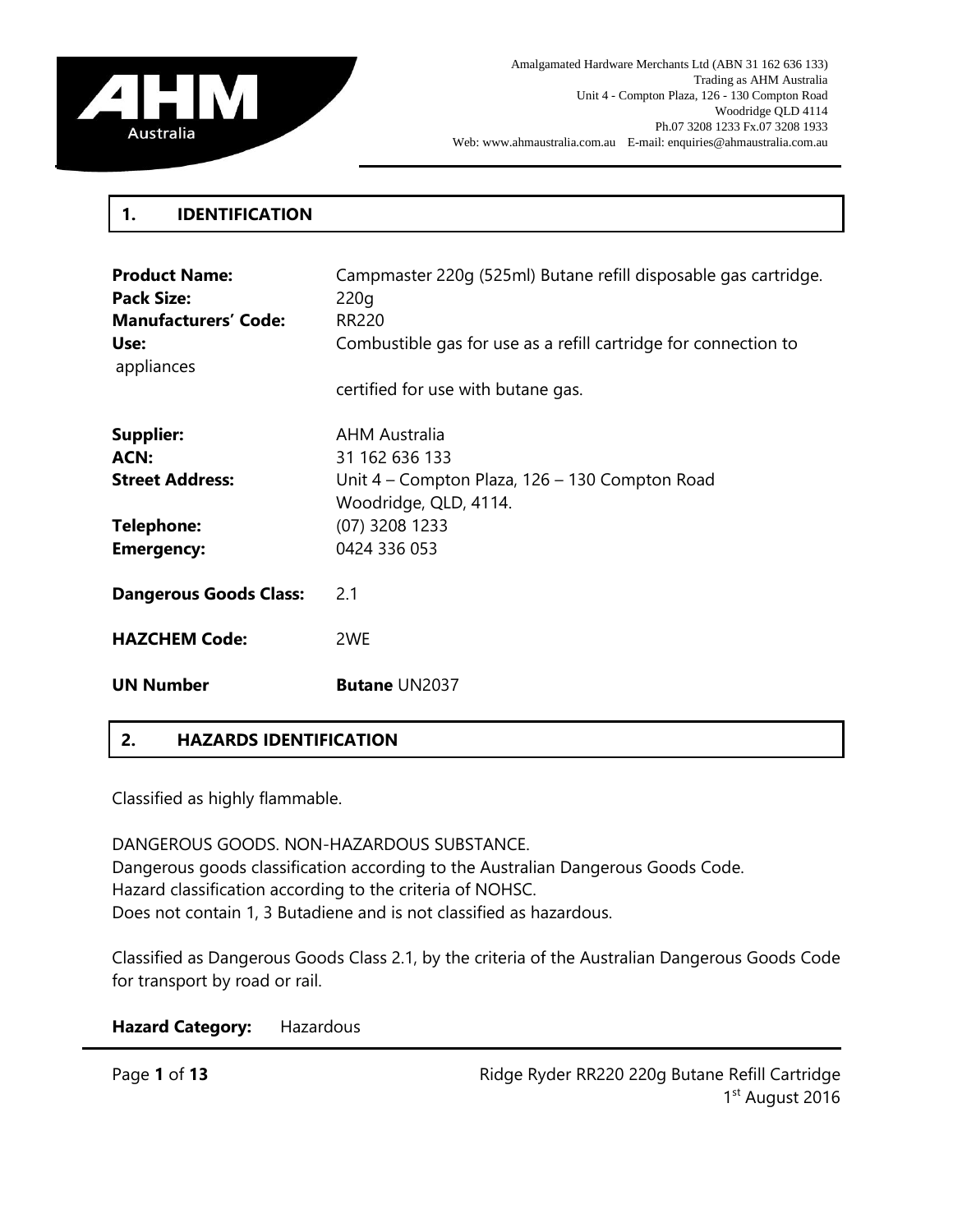

| F:                | <b>Extremely Flammable</b><br>R12 Extremely Flammable |                                                                                                                                                                                                       |  |
|-------------------|-------------------------------------------------------|-------------------------------------------------------------------------------------------------------------------------------------------------------------------------------------------------------|--|
| R-Phrase(s):      |                                                       |                                                                                                                                                                                                       |  |
| <b>S-Phrases:</b> | S2<br>S <sub>16</sub><br>S <sub>26</sub>              | Keep out of reach of children<br>Keep away from sources of ignition $-$ no smoking<br>S24/25 Avoid contact with skin and eyes<br>In case of contact with eyes, rinse immediately with plenty of water |  |
| and               |                                                       |                                                                                                                                                                                                       |  |
|                   |                                                       | contact a doctor or Poisons Information Centre. Phone 13 11 26.                                                                                                                                       |  |

## **3. COMPOSITION / INFORMATION ON INGREDIENTS**

Odorised, combustible, liquid gas mixture, pressurised.

| <b>Property</b>               | <b>IsoButane</b> | n-Butane        | <b>Other</b><br>Propane |
|-------------------------------|------------------|-----------------|-------------------------|
| <b>Chemical Formula</b>       | $C_4H_{10}$      | $C_4H_{10}$     | $C_3H_8$                |
| <b>Molecular Weight</b>       | 58.1             | 58.1            | 44.1                    |
| <b>CAS Number</b>             | $75 - 28 - 5$    | $106 - 97 - 8$  | 74-98-6                 |
| <b>Relative Density</b>       |                  |                 |                         |
| Water = $1.0$                 | 0.568            | 0.6             | 0.5                     |
| $Air = 1.0$                   | 2.00             | 2.1             | 1.6                     |
| Limits of flammability in air |                  |                 |                         |
| (% by volume)                 |                  |                 |                         |
| <b>Upper %</b>                | 8.5              | 8.4             | 9.5                     |
| Lower %                       | 1.9              | 1.8             | 2.1                     |
| <b>Flash Point</b>            | $-60^{\circ}$ C  | $-60^{\circ}$ C | $-104^{\circ}$ C        |
| Ignition temp.                | $482^{\circ}$ C  | $365^{\circ}$ C | $450^{\circ}$ C         |
| <b>Mixture (by volume)</b>    | $30 - 35%$       | $65 - 70%$      | $1 - 2%$<br>Below 2%    |

Page 2 of 13 **Page 2 of 13** Ridge Ryder RR220 220g Butane Refill Cartridge 1st August 2016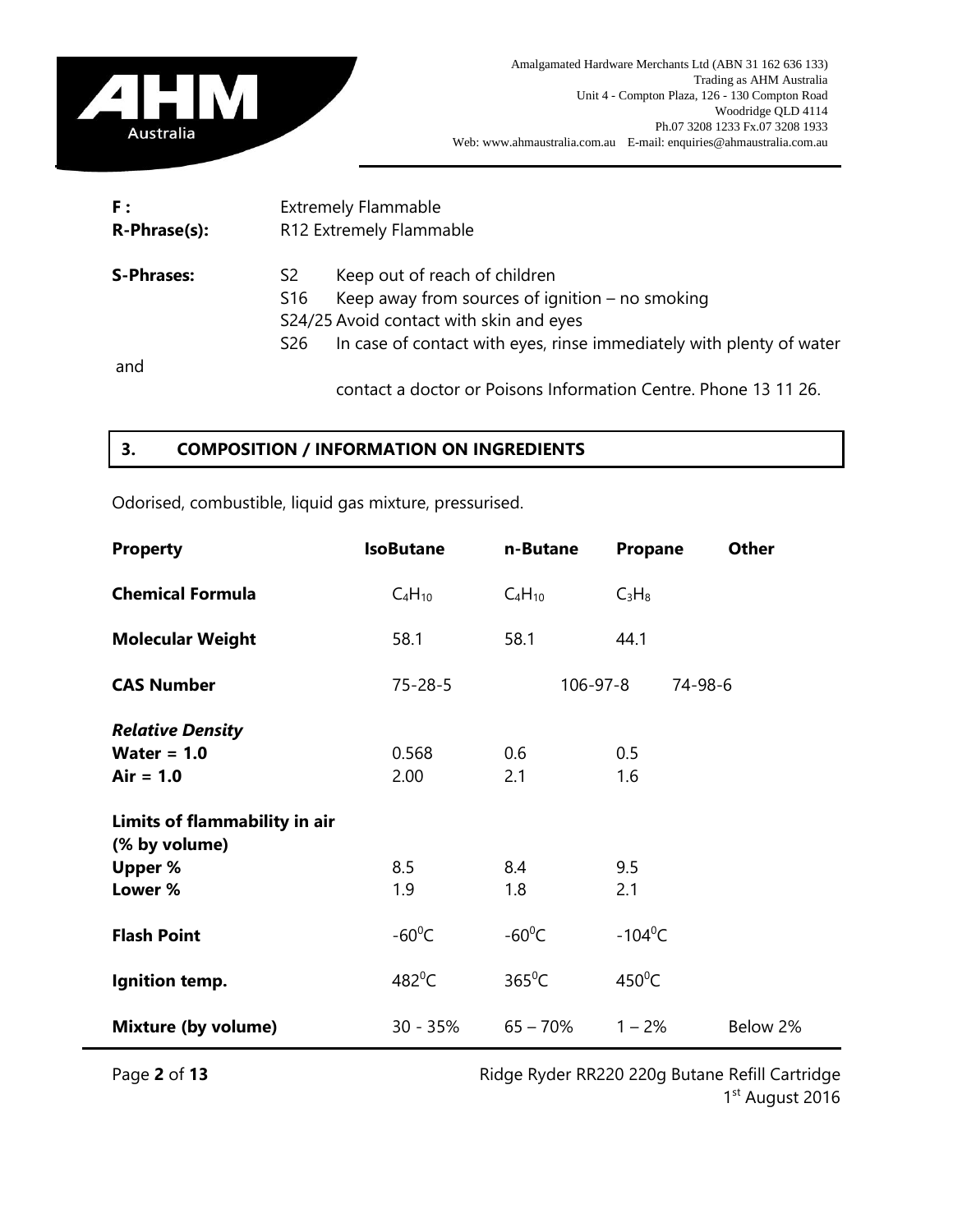

The LP Gas contained in the cartridge is incompatible with strong oxidising agents, peroxides, chlorine and concentrated nitric acid. Hazardous polymerization will not occur.

All constituents of this material are listed on the Australian Inventory of Chemical Substances.

May contain Ethyl Mercaptan as an odourant at a dose rate of <25 ppm.

### **4. FIRST AID MEASURES**

| Skin:<br>person in a        | Contact by liquid can cause burns similar to frostbite and irritation. Place the                                                                 |
|-----------------------------|--------------------------------------------------------------------------------------------------------------------------------------------------|
| water                       | warm area as soon as possible. Quickly submerge the burn area in cool or warm                                                                    |
|                             | 33 - 35°C maximum (NOT HOT) for five minutes. Maintain the injured part at                                                                       |
| room<br>articles            | temperature, cover with sterile dressing and then cover in a blanket. Loosen any                                                                 |
|                             | of clothing that may restrict blood circulation.                                                                                                 |
| Eyes:                       | Irrigate eyes with copious amounts of water for 15 minutes. In all cases of eye<br>contamination, it is recommended to seek medical advice.      |
| <b>Inhalation:</b><br>cause | Asphyxiant in high concentrations. At lower concentrations lack of oxygen will                                                                   |
|                             | dizziness, nausea, increased depth and frequency of breathing and ultimately<br>unconsciousness. Remove patient to fresh air, lay down and rest. |
| Ingestion:                  | Not applicable.                                                                                                                                  |
|                             | Advice to Doctor: Treat symptomatically to relieve any effects.                                                                                  |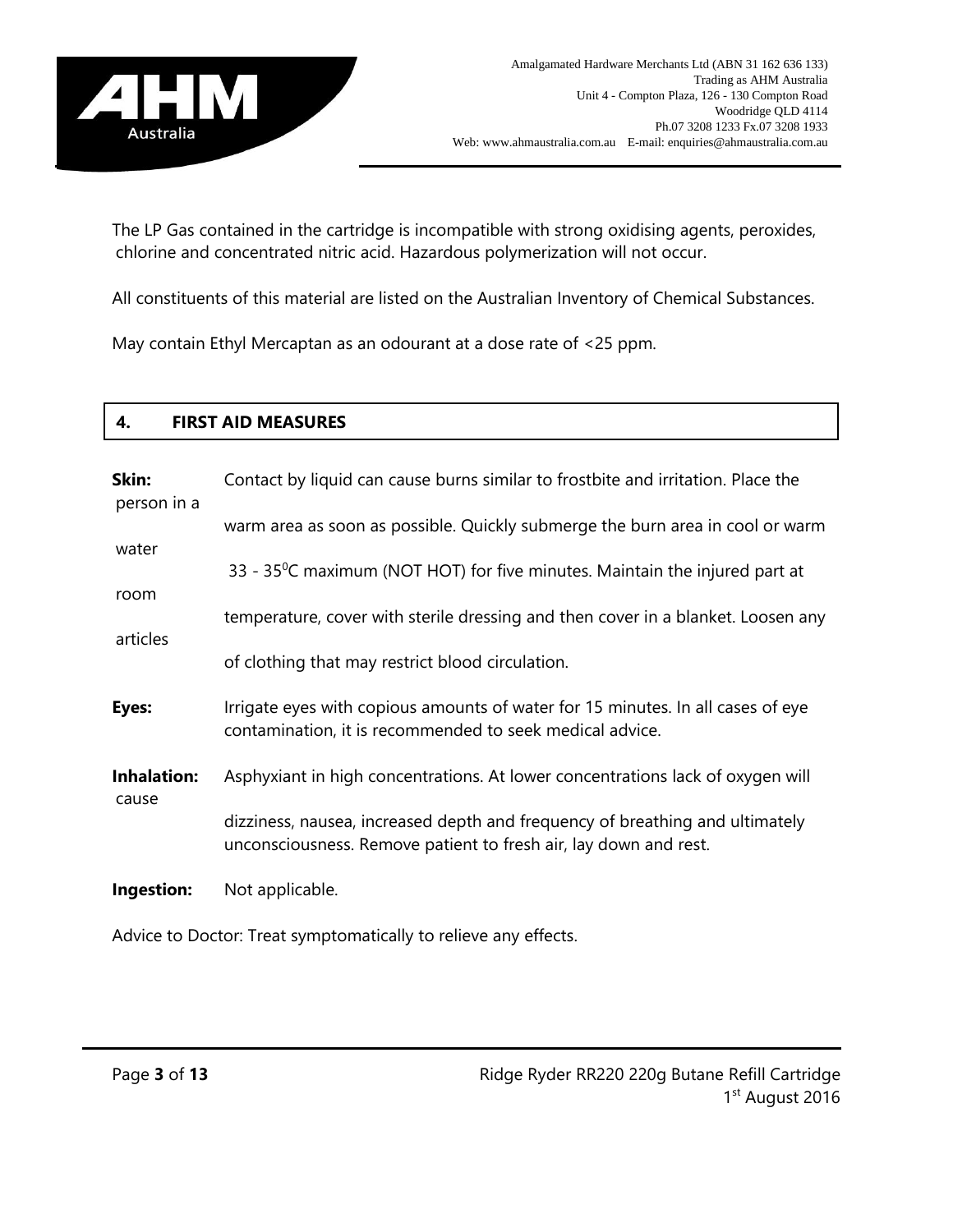

# **5. FIRE FIGHTING MEASURES**

## **Specific hazards:**

This type of cartridge may rupture or explode when exposed to temperatures above  $50^{\circ}$ C. The contents are extremely flammable and heavier than air. Do not allow vapours to build up in pits or hollows.

Further advice for firefighting. Fight the fire from a protected position or use unmanned hose holders or monitor nozzles. If safe to do so, move undamaged cartridges from the fire area. Do not approach hot cartridges. Cool cartridges with water before handling. If impossible to extinguish fire, protect surroundings, withdraw from the area and allow fire to burn.

Fire fighters are to wear self-contained breathing apparatus (SCBA) and protective gloves. Structural fire fighters' uniform provides some limited protection.

Suitable extinguishing media: for small fires use water spray, dry chemical or carbon dioxide. For large fires use water spray or fog. Do not use full jet water.

## **Hazards from combustion products.**

Carbon Dioxide, Water Vapour, traces of Carbon Monoxide and Nitrogen Oxides. Fumes, smoke, Carbon Monoxide and Aldehydes can be formed during incomplete combustion.

HAZCHEM Code: 2WE

## **6. ACCIDENTAL RELEASE MEASURES**

### **Emergency Procedures**

 As this product has a very low flash point any spillage or leak is a severe fire and/or explosion hazard. If a leak has not ignited, stop gas flow, isolate sources of ignition and evacuate personnel.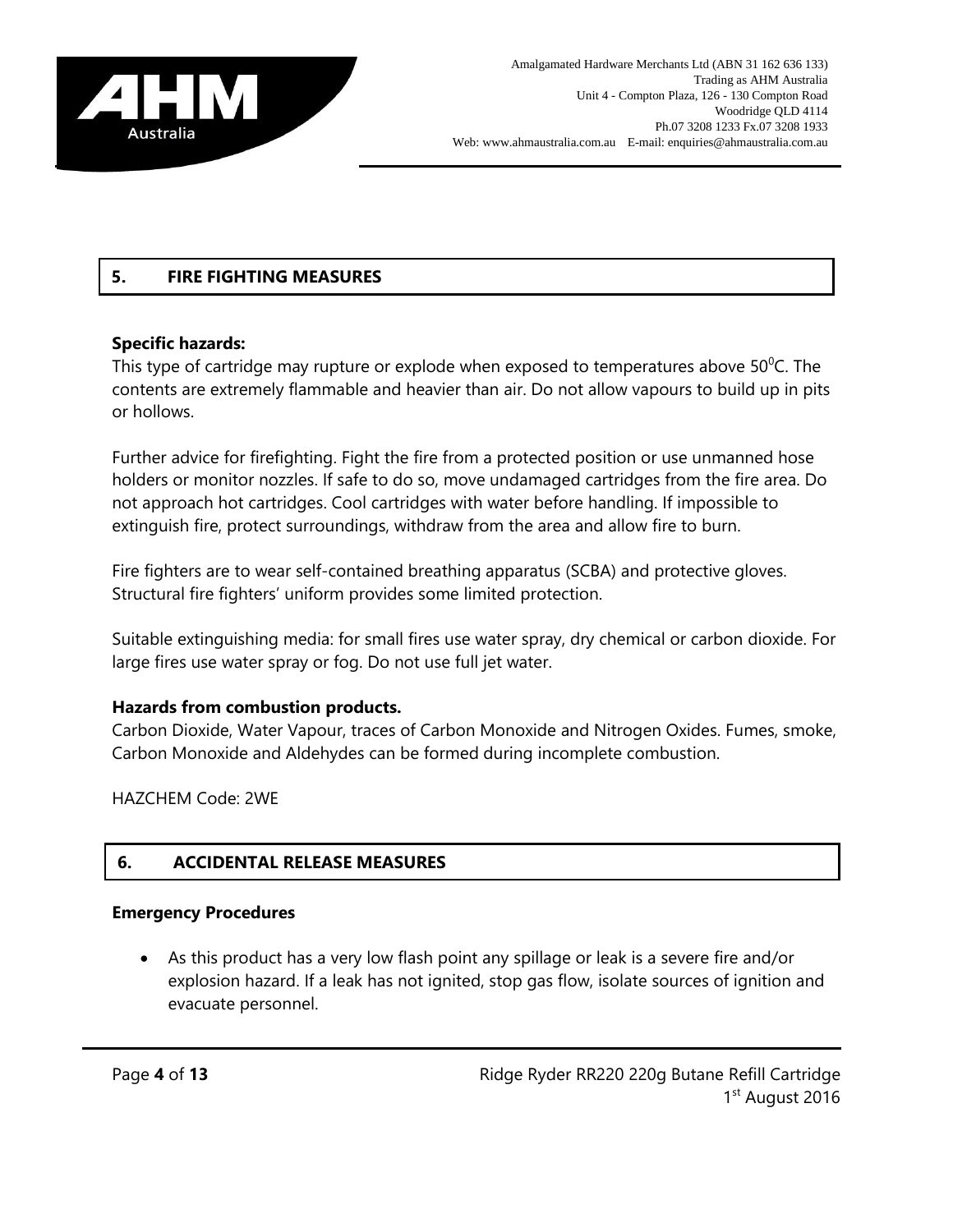

- Ensure good ventilation
- Liquid leaks generate large volumes of flammable vapour, heavier than air, which may travel to remote sources of ignition (e.g. along drainage systems). Where appropriate, use water spray o disperse the gas or vapour and to protect personnel attempting to stop leakage.
- Vapour may collect in confined spaces.

# **Methods and Materials for Containment and Clean Up Procedures**

- If spillage has occurred in a confined space, ensure adequate ventilation and check that a safe, breathable atmosphere is present before entry.
- Do not enter a vapour cloud except for rescue, self-contained breathing apparatus (SCBA) must be worn.
- Wear protective clothing. Refer to "Exposure Controls/Personnel Protection", Section 8, of this Safety Data Sheet.
- In the event of a leak, contact the appropriate authority. Small quantities of spilled liquid may be allowed to evaporate.
- Vapour should be dispersed by effective ventilation.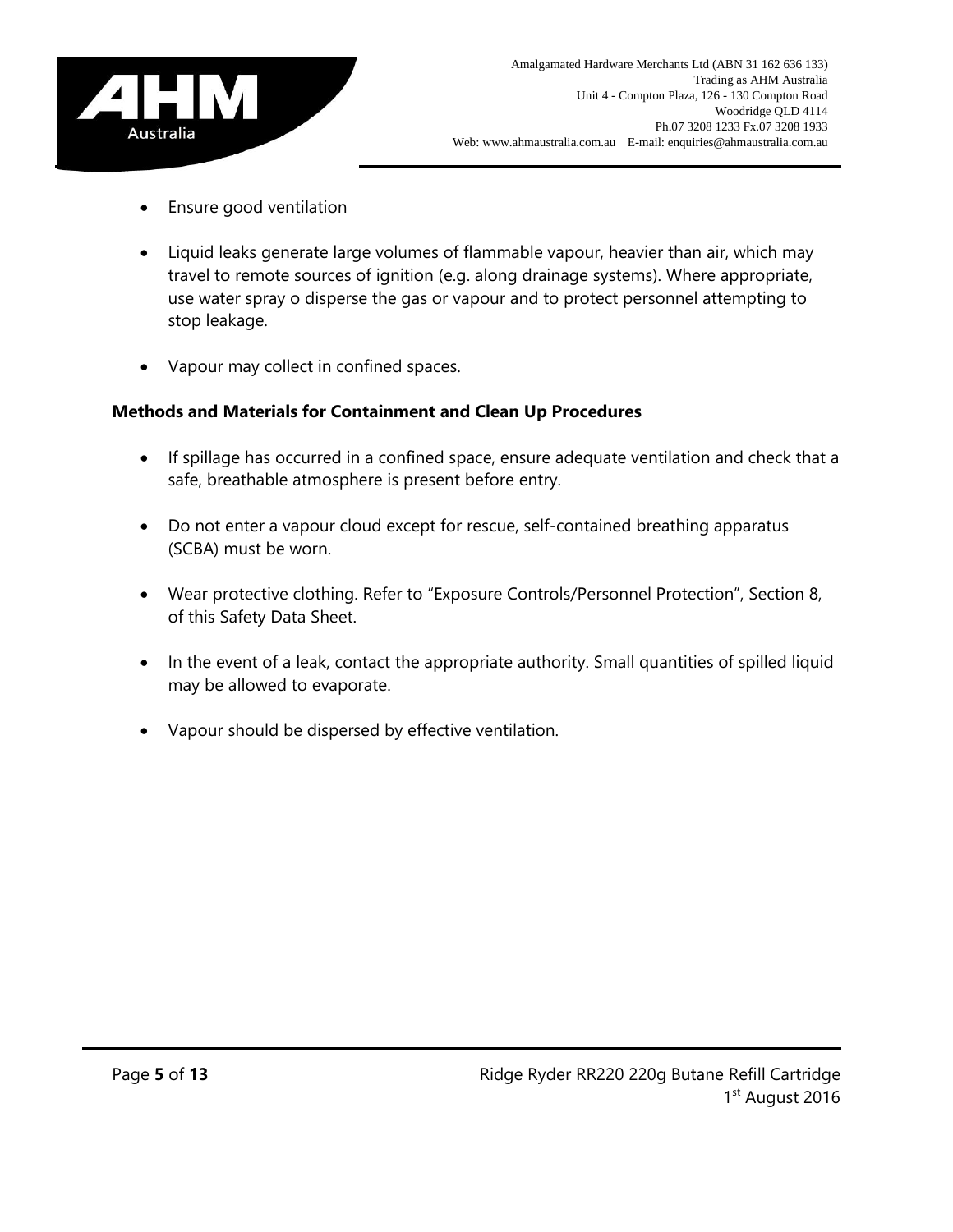

# **7. HANDLING AND STORAGE**

# **Handling :**

Cartridges are to be handled and opened with care. Use anti-spark tools.

Ensure adequate ventilation of work premises or, in any case, of the place where the product is being used.

Smoking in this area is to be prohibited.

Do not spray gas on a naked flame or any incandescent material.

Protect Cartridges from direct sunlight and keep away from any heat sources.

Regularly check for gas leaks (use water and soap) and keep away from ignition sources (flames, sparks,

Ionizing radiations, micro-waves, static electricity.

Avoid the contact of compressed and liquefied gas (sprays) with the skin and eyes.

Do not breathe gas nor gases resulting from combustion. Refer to point 8.

Carefully read and understand the technical instructions for a safe use of the product. Refer to point 16.

## **Storage:**

Store cartridges in original, well-sealed containers, at dry and cool premises and at a Temperature lower than 50°C.

Avoid any risk of physical damage to container (corrosion, mechanical action).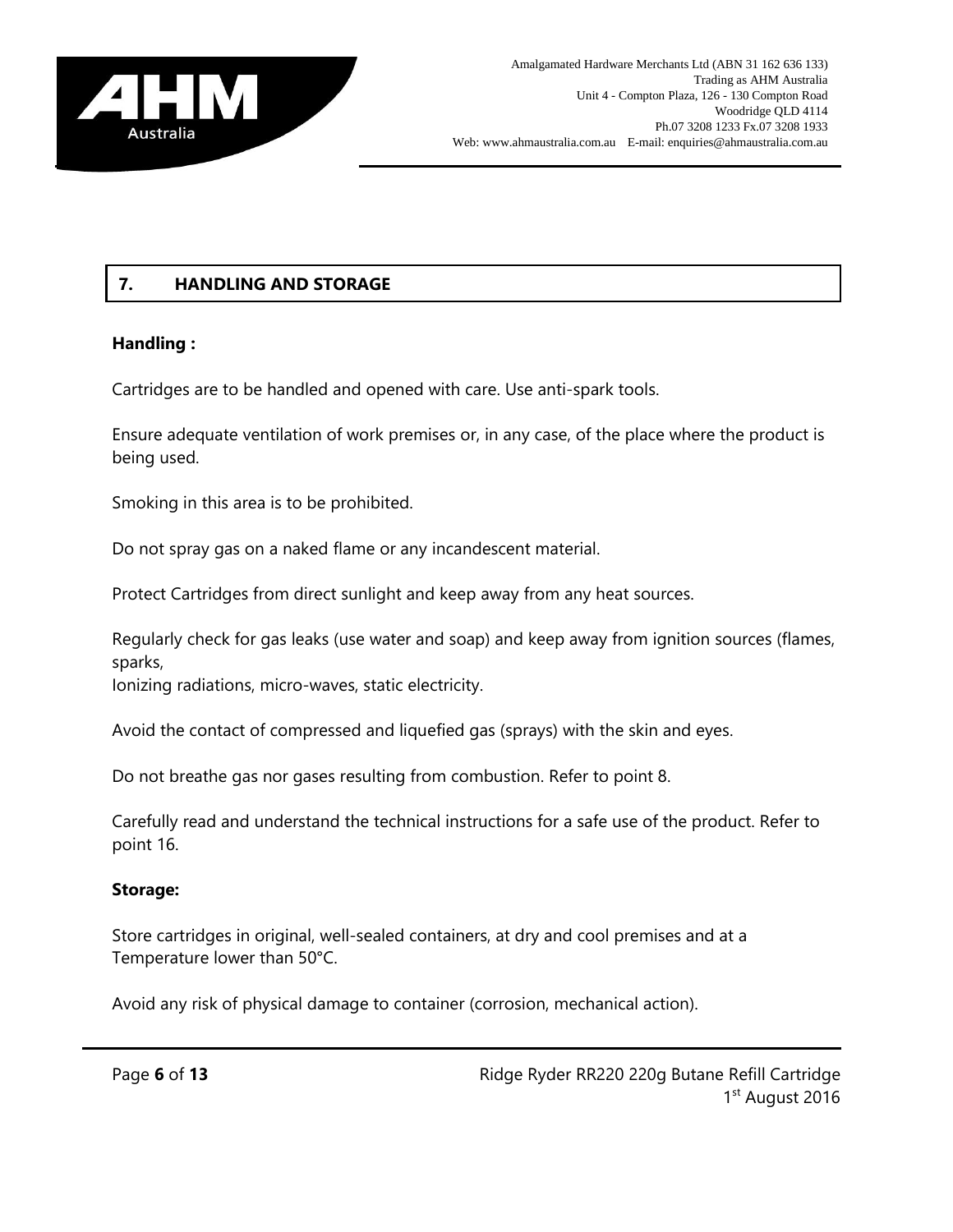

Store cartridges in well ventilated premises, separate from premises where oxidizing or Burning products are stored (oxygen, nitrous oxide).

# **8. EXPOSURE CONTROLS / PERSONAL PROTECTION**

## **Exposure Limits**

### **Butane**

NOHSC:1003 TWA 800 ppm NOHSC:1003 TWA 1900 mg/m3 NOHSC:1003 Adopted National Exposure Standards for Atmospheric Contaminants in the Occupational Environment [NOHSC:1003(1995)] - 3rd Edition

### **Exposure Controls**

The level of personal protection and the types of controls necessary will vary depending on exposure

Conditions. Select controls based on a risk assessment of local circumstances. Use sealed systems as far as possible. Use local, intrinsically safe, exhaust ventilation if there is a risk of inhalation of vapours,

Mists, or aerosols. Provide eye washes and showers for emergency use.

## **Hygiene Measures**

Wash hands before eating, drinking, smoking and using the toilet.

## **Respiratory Protection**

If engineering controls do not maintain airborne concentrations to a level which is adequate to protect worker health, select respiratory protective equipment suitable for the specific conditions of use and meeting relevant legislation. Where air-filtering respirators are unsuitable (e.g. where airborne concentrations are high, there is a confined space or a risk of oxygen deficiency) use appropriate positive pressure breathing apparatus. Where air-filtering respirators are suitable, select an appropriate combination of mask and filter, select a filter suitable for organic gases and vapours (boiling point >65 degC).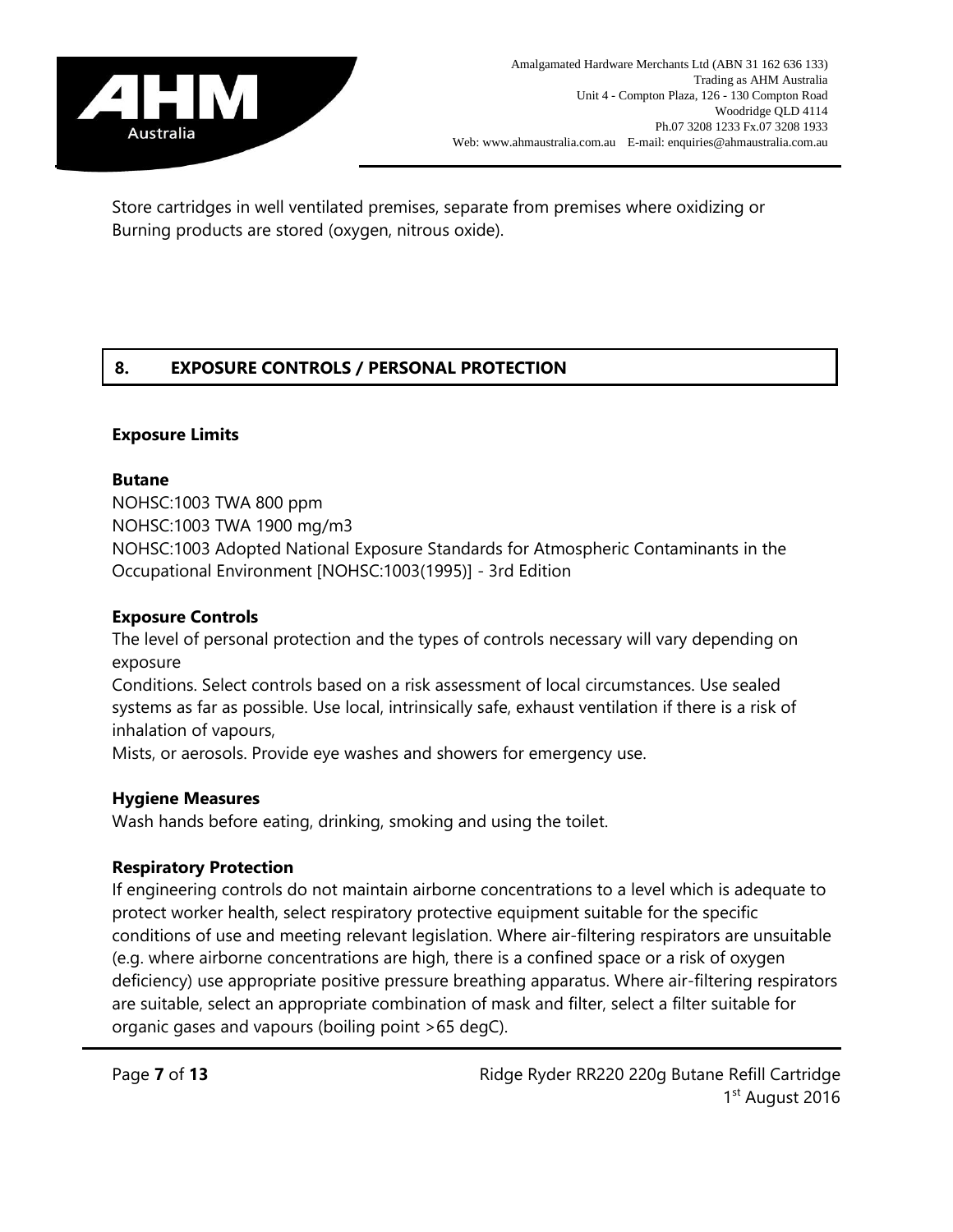

### **Hand Protection**

Neoprene or nitrile rubber gloves. Gloves must maintain flexibility down to the atmospheric boiling point of this product.

### **Eye Protection**

Monogoggles or full face shield if splashes are likely to occur.

### **Body Protection**

Safety shoes or boots - chemical resistant. Overalls made of cotton or other natural fibres.

### **Environmental Exposure Controls**

Minimise release to the environment. An environmental assessment must be made to ensure compliance with local environmental legislation.

### **9. PHYSICAL AND CHEMICAL PROPERTIES**

| Pressurized, liquid gas at 15.6 °C and 1 bar.                |
|--------------------------------------------------------------|
| Characteristic of odorized combustible gases, not disturbing |
| Colourless                                                   |
| Not applicable.                                              |
| $-0.5 °C$ .                                                  |
| Lower than $0^{\circ}$ C.                                    |
| $-60 °C$ .                                                   |
|                                                              |

Autoflammability : 405 °C.

**Explosion limits:** Mixtures of flammable gas / air may explode if gas concentration lies between the lower range (LIE) and higher range (LSE) of explosion limits: Butane:  $LIE = 1.8\%$  and  $LSE = 8.4\%$ isobutane :  $LIE = 1.8\%$  and  $LSE = 9.8\%$ propane :  $LIE = 2.2% e LSE = 10%.$ 

**Burning properties:** None.

**Vapor pressure:** NA.

**Relative density:** 0.584 kg/m3 for the liquid product.

**Solubility: Solubility in water:** Insoluble.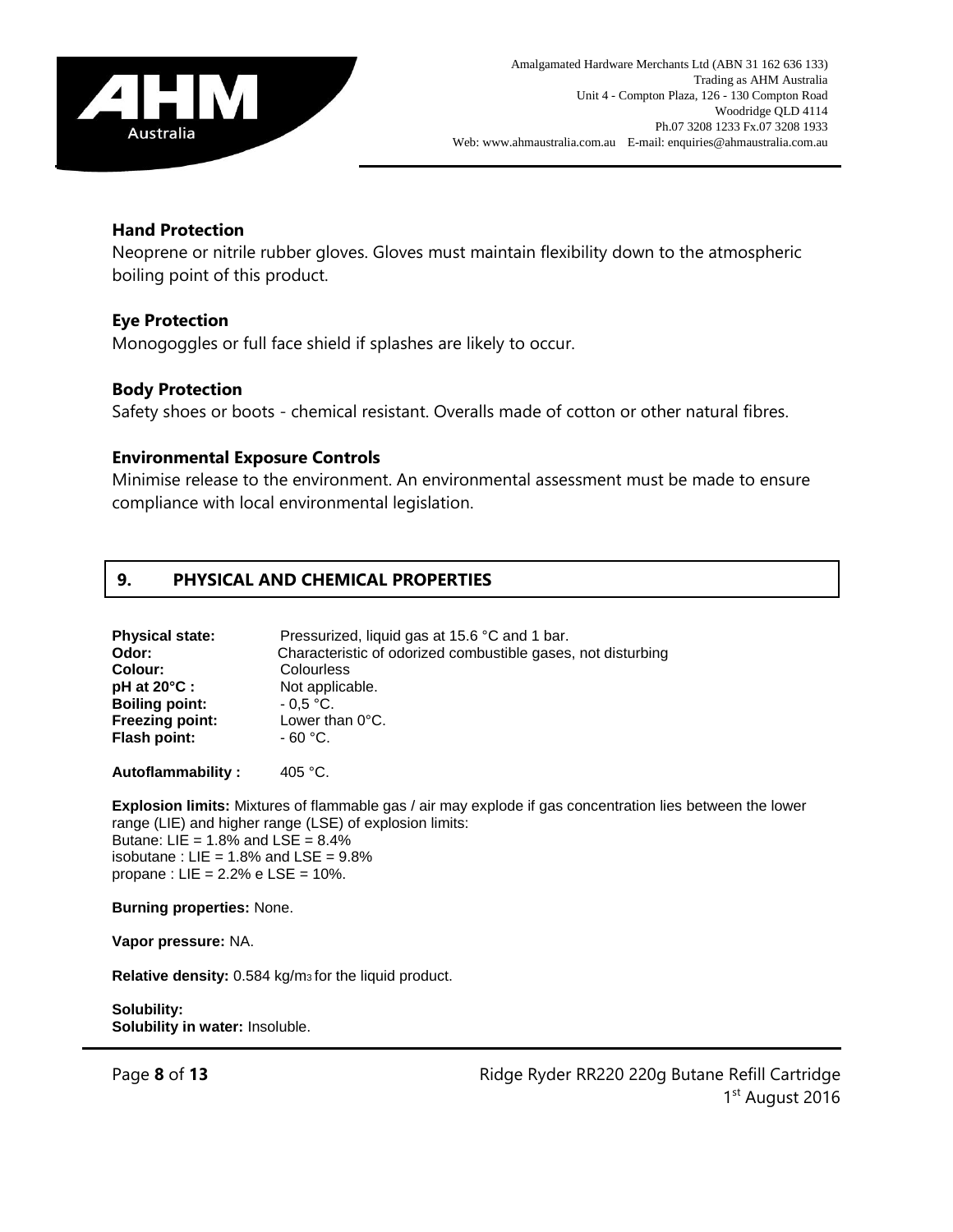

**Solubility in fat:** Poorly soluble.

#### **Partition coefficient (noctanol/water):**

Log Kow in the range from 2.36 to 3.0 (assessed depending on components)

**Viscosity:** not applicable.

**Gas density:** Higher than air. Gas has a tendency to deposit at ground level.

**Evaporation rate:** Liquid evaporates quickly in the atmosphere causing sudden cooling of surfaces with which it comes in contact.

### **10. STABILITY AND REACTIVITY**

#### **Chemical stability:**

Product is stable under ambient conditions. Not to be stored at temperatures above 50°C.

#### **Hazardous conditions:**

Strong heating of containers; quick depressurization of containers. No problems if the product is properly stored and properly used. Refer to points 7 and 16.

#### **Products to avoid:**

Strong oxidizing agents (hypochlorites, nitrates, perchlorates, permanganates, bichromates).

#### **Hazardous reactions:**

The product exhibits a violent reaction with burning products (peroxides, chlorine dioxide, nitrogen dioxide).

#### **Hazardous decomposition products:**

Toxic gases (carbon monoxide) and highly flammable gases (hydrogen, ethylene), irritant carbonaceous fumes.

### **11. TOXICOLOGICAL INFORMATION**

#### **Routes of exposure:**

Inhalation, contact with the skin and eyes. Accidental ingestion of the product is unlikely.

#### **Ingestion:**

The product in its liquid state causes the immediate freezing of the part with which it comes in contact and may seriously affect the mucous membranes and tissue of mouth, esophagus and stomach. In the event of ingestion, carry injured person to First Aid immediately. The gaseous product practically has no harmful effect.

#### **Inhalation:**

Inhalation of mists containing the product may cause irritation to mucous membranes and apnea. Gas absorption causes narcosis (depression of central nervous system) and may cause dizziness or suffocation without any forewarning symptoms. Exposure to higher levels (1% - 10% in air) may result in pulmonary and heart involvement (arrhythmia, heart attack). Gas concentration that is instantly hazardous to health (IDLH) is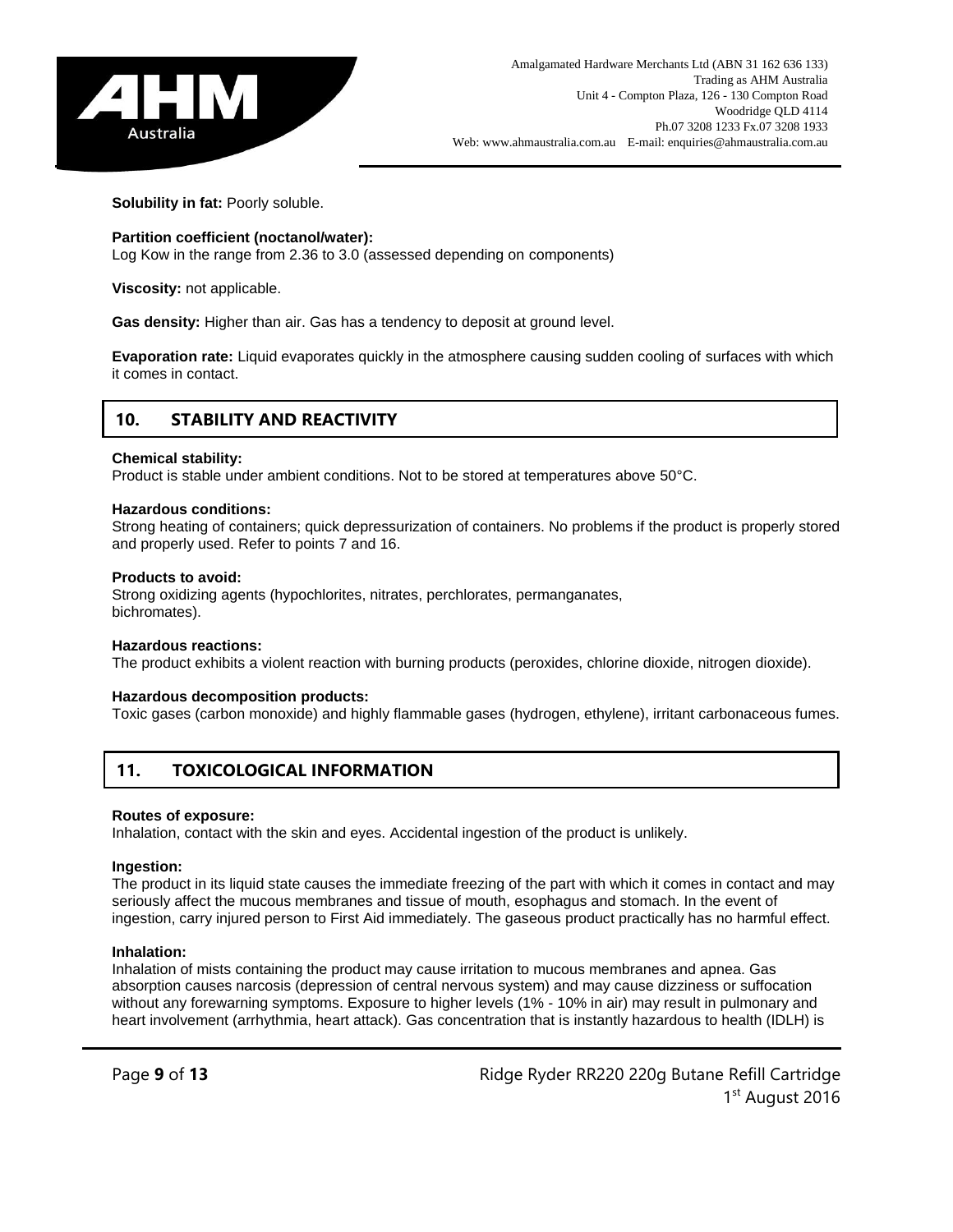

2000 ppm for LPG. It is recommended that you avoid exposure to gas concentrations higher than the recommended limit value of 800 ppm. Refer to point 8.

#### **Eye and skin contact:**

Exposure to gaseous product is not as hazardous as exposure to the liquid product because, in the latter case, there is a risk of possible freezing and consequent injury to skin and eye tissue.

#### **Other data:**

As regards chronic toxicity, no carcinogenic and mutagen effects have been found, neither for reproduction (teratogenesis, embryotoxicity) nor for the possibility of respiratory and skin sensitization. No drawbacks are reported to have occurred after proper use of the product. Refer to the specific technical instruction.

### **12. ECOLOGICAL INFORMATION**

#### **Eco toxicity:**

The product does not contain any substance classified as hazardous for the environment; it is however good practice to use it according to good operational codes and avoiding product dispersion in the environment.

#### **Typical product data:**

#### **Soil:**

The product will be absorbed in the upper soil layers and biodegraded; however, because of the product gaseous state at ambient temperature and pressure, product volatilization to air is expected to be the dominant process.

#### **Water:**

The product can be biodegraded; however, bio concentration factors (Log BCF in the range from 1.56 to 1.78 calculated for propane) suggest that bio concentration is not the most important factor; hence, due to the poor solubility of gas in water, in this case too, releasing to air is expected to be the dominant process. Air: because of the gaseous state of the product under normal weather conditions and because of the chemical inertia of its components, the most important degradation process capable of generating hazardous substances for health (ozone and organic nitrates) seems to be the photochemical reaction with oxygen and nitric oxide.

#### **Mobility:**

The product spreads in the soil layers, water and air.

#### **Persistence and degradability:**

The product does not seem to adversely affect the activated sludge of biologic depuration plants. The organic substances contained in the product are biodegradable.

#### **Bioaccumulation potential:**

None expected, in consideration of the low values of bioaccumulation potential (Log BCF).

**Other adverse effects:**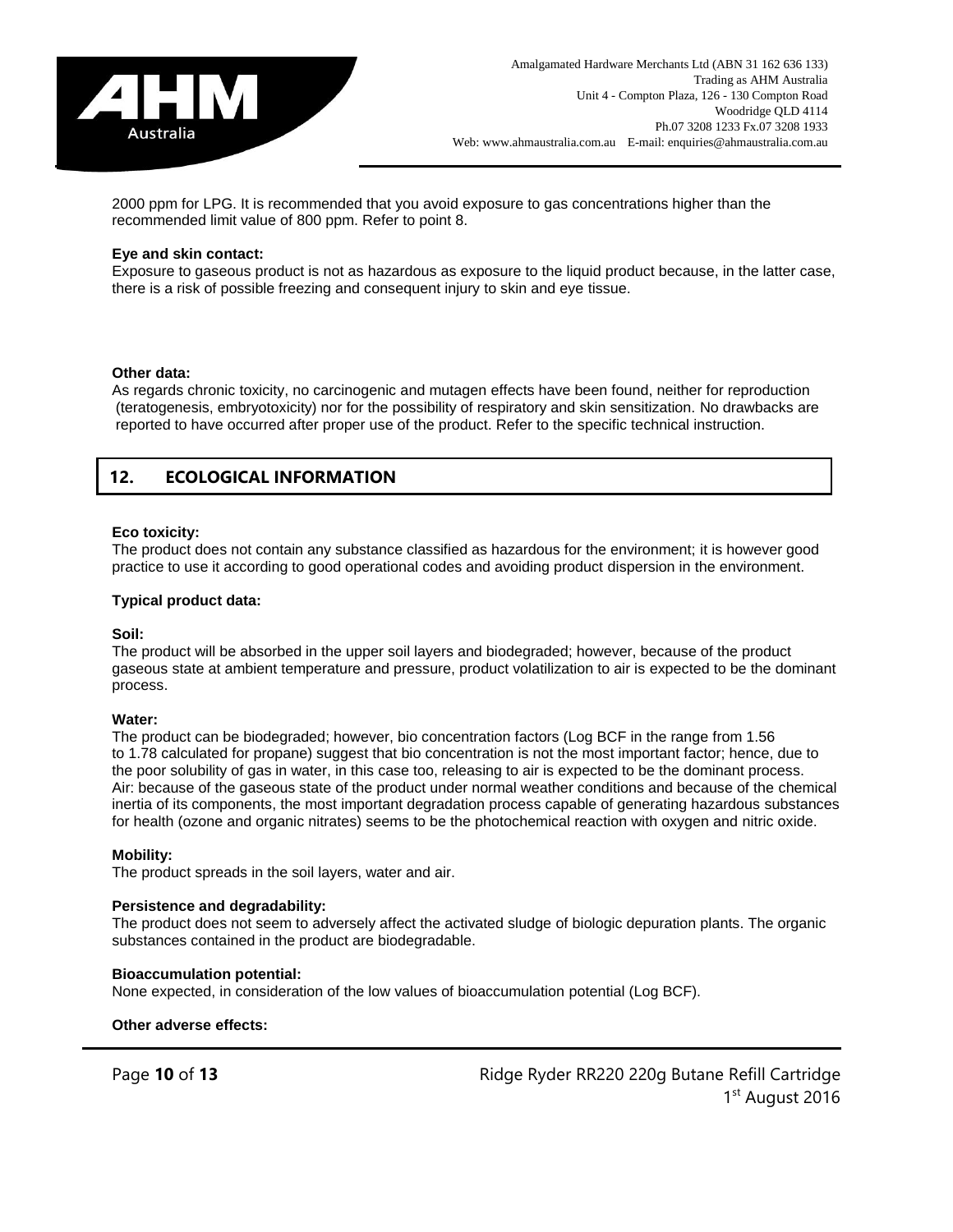

Releasing to air of hydrocarbons and organic solvents contributes to the photochemical creation of ozone, a harmful gas for atmosphere.

## **13. DISPOSAL CONSIDERATIONS**

#### **Classification:**

Contribution of this product to waste which contains the product is very significant and dangerous because of product flammability and possibility of explosive atmosphere formation.

#### **Product disposal:**

The product and contaminated packaging should be handed over to qualified and authorized waste contractors for disposal as hazardous waste.

Do not compact product to be disposed of nor damage product containers.

For product to be disposed of, observe same safety regulations as for new product and in a special way, be careful not to pierce nor burn containers

## **14. TRANSPORT INFORMATION**

Classified as Dangerous Goods by the criteria of the Australian Dangerous Gods Code for transport by Road and Rail.

| <b>UN Number:</b> | 2037 |
|-------------------|------|
|                   |      |

**UN Proper Shipping Name:** RECEPTACLES, SMALL, CONTAINING GAS (gas cartridges)

**Class and Subsidiary Risk:** 2.1

**Packing Group:** None allocated

**Hazchem Code:** 2WE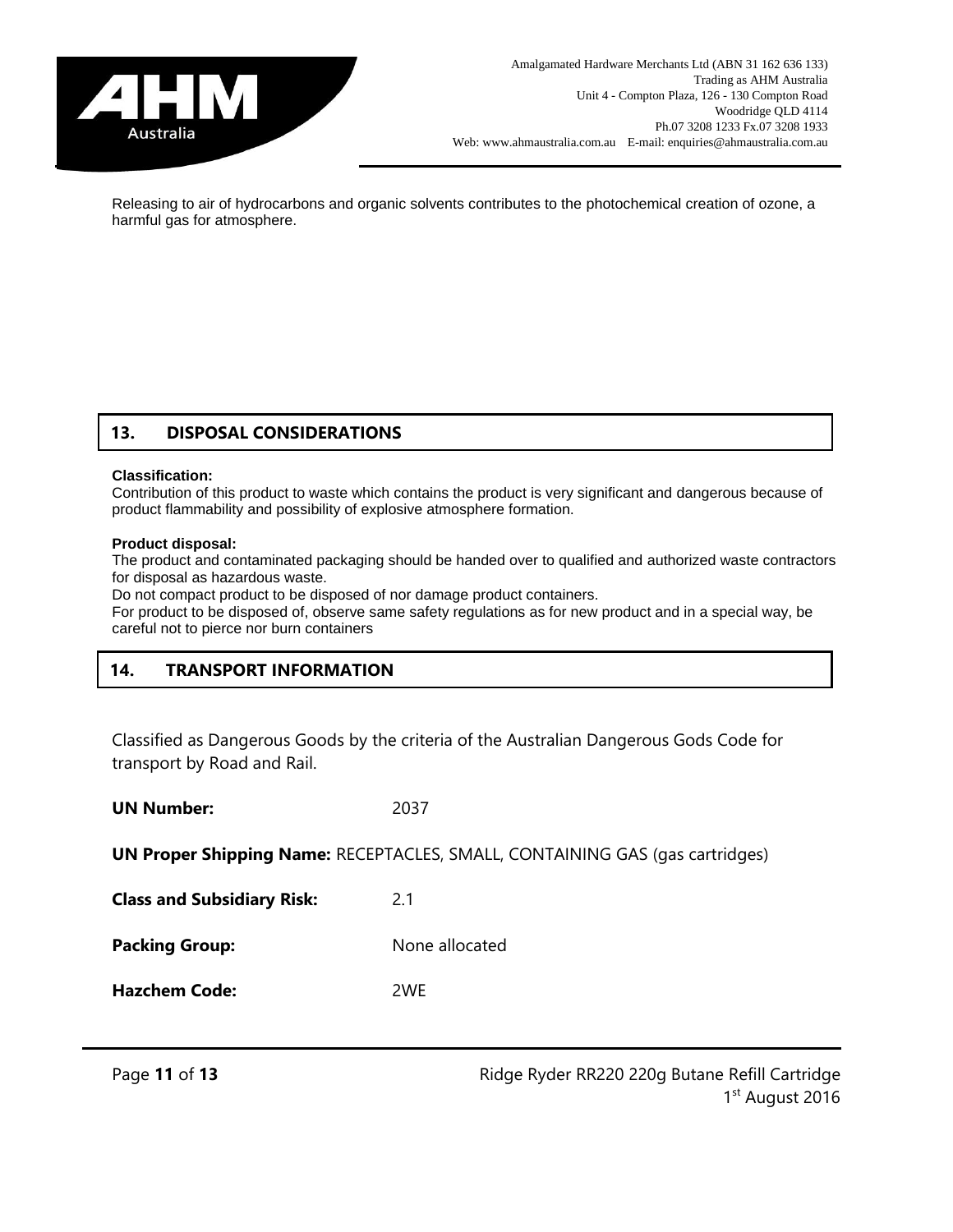

Do not allow cartons to become wet. Do not store above 50°C

# **15. REGULATORY INFORMATION**

Based on available information, not classified as hazardous according to the criteria of NOHSC Australia.

Classified as Dangerous Goods Class 2.1, by the criteria of the Australian Dangerous Goods Code for transport by road and rail.

| <b>Hazard Category:</b> | Hazardous                                             |                                                                                                                                                                                                       |
|-------------------------|-------------------------------------------------------|-------------------------------------------------------------------------------------------------------------------------------------------------------------------------------------------------------|
| F:<br>R-Phrase(s):      | <b>Extremely Flammable</b><br>R12 Extremely Flammable |                                                                                                                                                                                                       |
| <b>S-Phrases:</b>       | S2<br>S <sub>16</sub><br>S <sub>26</sub>              | Keep out of reach of children<br>Keep away from sources of ignition $-$ no smoking<br>S24/25 Avoid contact with skin and eyes<br>In case of contact with eyes, rinse immediately with plenty of water |
| and                     |                                                       | contact a doctor or Poisons Information Centre. Phone 13 11 26.                                                                                                                                       |

# **16. OTHER INFORMATION**

This MSDS summarises at the date of issue our best knowledge of the health and safety hazard information of this product. Although this information is presented in good faith and compiled from various sources, and believed to be accurate, Amalgamated Hardware Merchants Ltd. make no representations or warranty as to the completeness or accuracy thereof. If clarification is needed to ensure that an appropriate assessment can be made, the user should contact this company.

Staff charged with handling and use of this product must be adequately trained and informed on the specific risks and safety measures associated with the use of this product.

References: